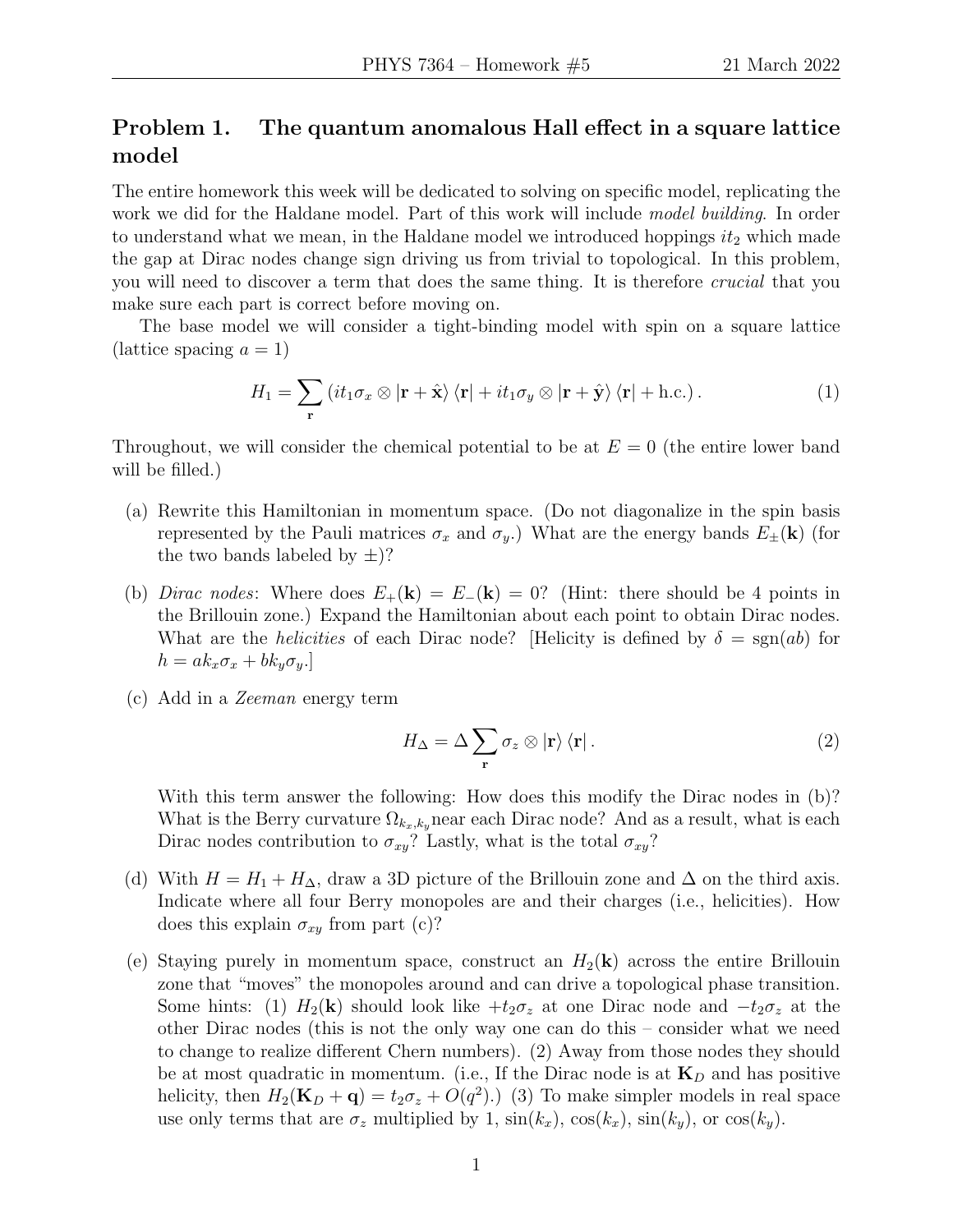- (f) With the  $H_2(\mathbf{k})$  from part (e), rewrite it as a tight-binding model in real space such as how Eqs. [\(1\)](#page-0-0) and [\(2\)](#page-0-1) look like.
- (g) Determine where the topological phase transition occurs for your full constructed model  $H = H_1 + H_\Delta + H_2$  and draw a phase diagram of  $t_1/\Delta$  vs.  $t_2/\Delta$  and indicate the different topological phases.